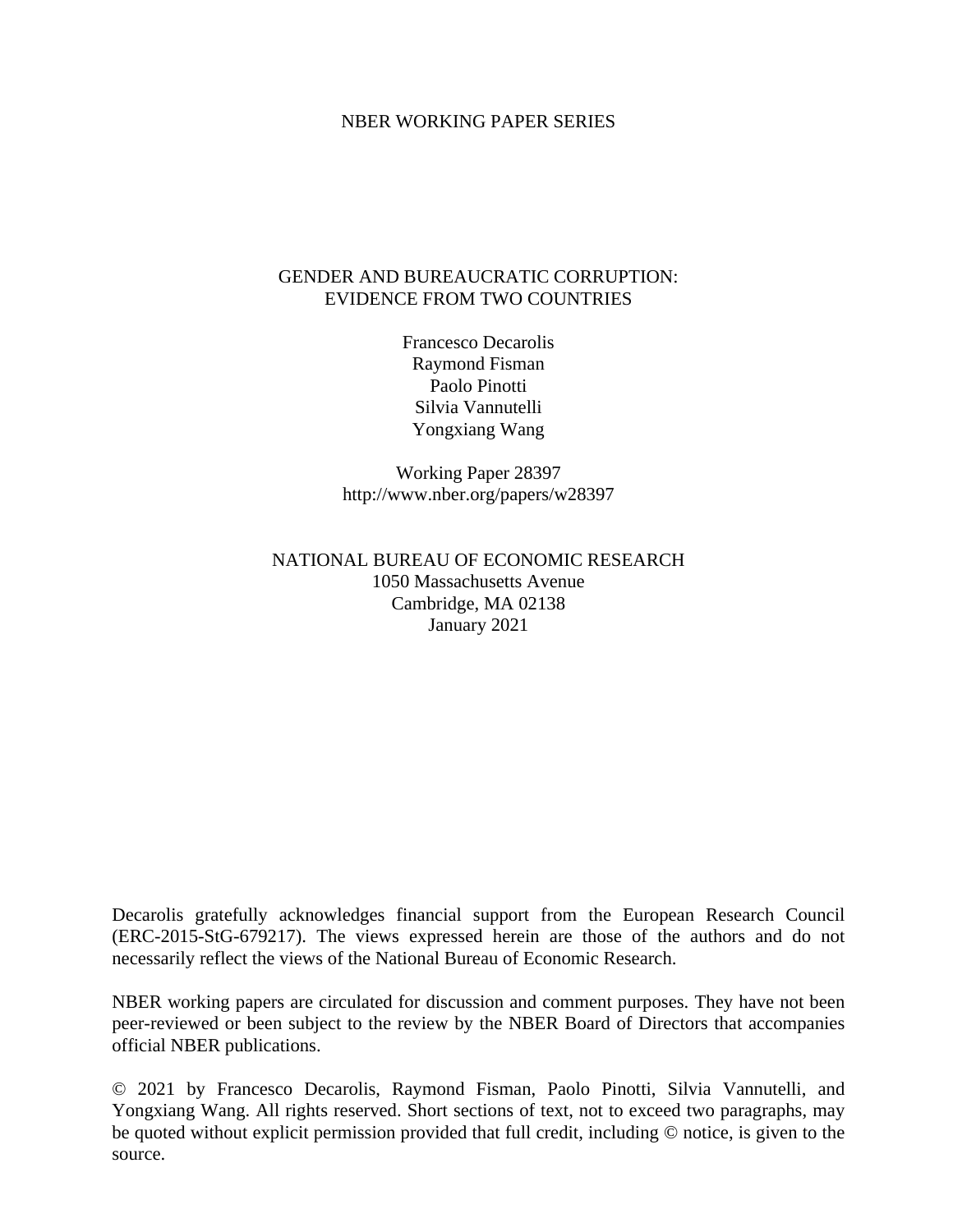Gender and Bureaucratic Corruption: Evidence from Two Countries Francesco Decarolis, Raymond Fisman, Paolo Pinotti, Silvia Vannutelli, and Yongxiang Wang NBER Working Paper No. 28397 January 2021 JEL No. D73,J16

#### **ABSTRACT**

We examine the correlation between gender and bureaucratic corruption using two distinct datasets, one from Italy and a second from China. In each case, we find that women are far less likely to be investigated for corruption than men. In our Italian data, female procurement officials are 34 percent less likely than men to be investigated for corruption by enforcement authorities; in China, female prefectural leaders are as much as 75 percent less likely to be arrested for corruption than men. While these represent correlations (rather than definitive causal effects), both are very robust relationships, which survive the inclusion of fine-grained individual and geographic controls.

Francesco Decarolis Bocconi University Via Sarfatti 25 Milan, 20136 Italy and EIEF francesco.decarolis@unibocconi.it

Raymond Fisman Department of Economics Boston University 270 Bay State Road, 304A Boston, MA 02215 and NBER rfisman@bu.edu

Paolo Pinotti Bocconi University Via Rontgen 1 20136 Milan ITALY and fRDB and also BAFFI-CAREFIN Centre paolo.pinotti@unibocconi.it

Silvia Vannutelli 270 Bay State Road Boston, MA 02215 United States svann@bu.edu

Yongxiang Wang Marshall School of Business University of Southern California Los Angeles, CA 90089 Yongxiang.Wang@marshall.usc.edu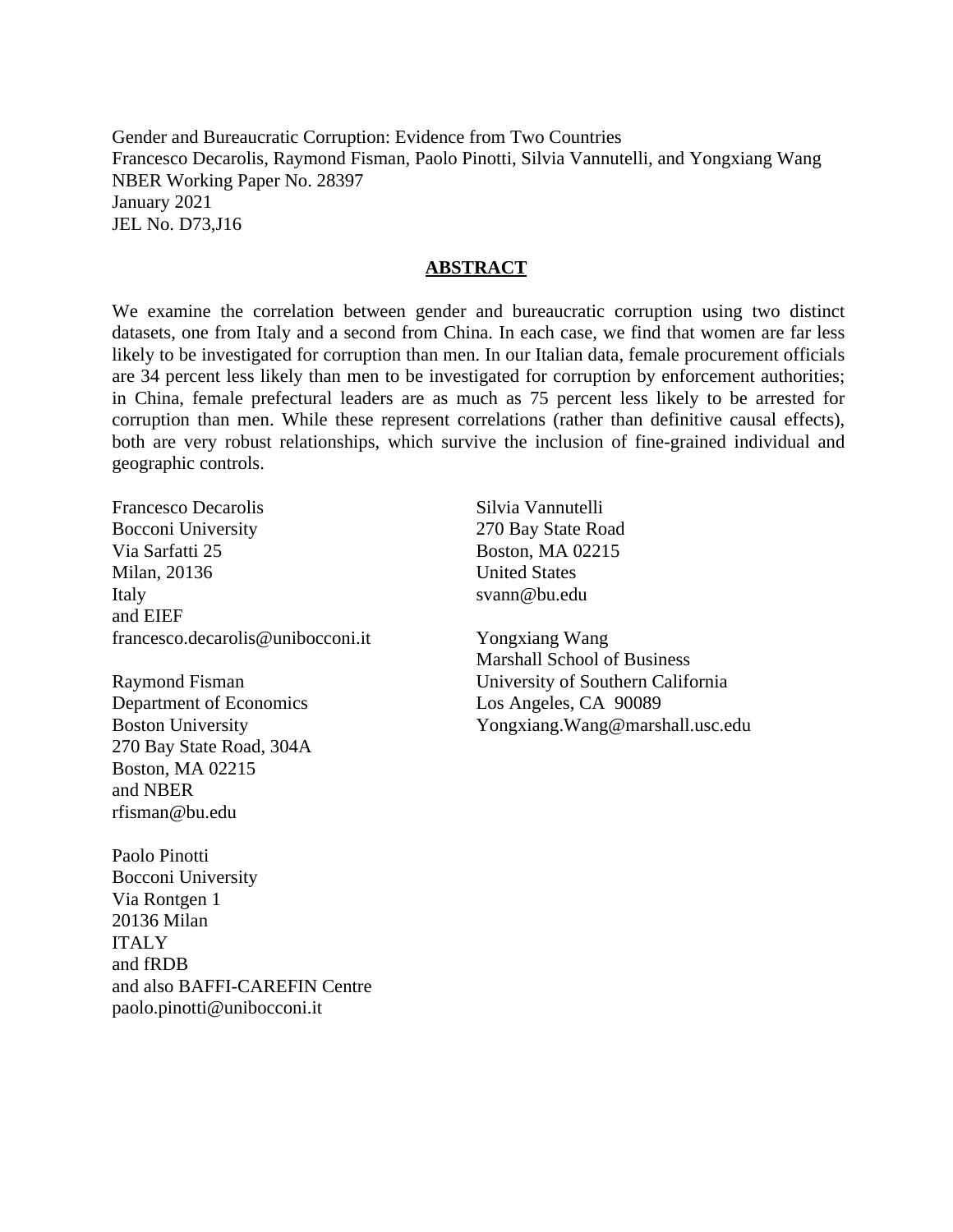### I Introduction

There exists a very long literature on the relative probity of women versus men, and a distinct body of work on whether women govern differently from men.<sup>[1](#page-2-0)</sup> A natural – and important – point of intersection is whether women are more corrupt than men when put in a position of public trust.

In this paper we show that, for officials in two very distinct settings at two very different levels of government/bureaucracy, women are far less likely to be suspected of or arrested for corruption. We employ two very different datasets obtained for distinct research agendas to study the association between gender and corruption. Our first dataset includes the universe of Italian officials who presided over at least one procurement auction during 16 years. The second is a dataset of all Chinese bureaucrats who held the position of prefecture mayor or party secretary during 1979-2014 years. For our Italian data, we know whether the official has ever been flagged as suspected of corruption by any of the country's enforcement authorities. For our Chinese data, we observe whether an official has been arrested for corruption. Our data thus come from officials from distinct geographies, cultures, political systems and at very different levels in the bureaucracy.

In both cases, we find far lower corruption rates among women relative to their male counterparts. In our Italian data, for men and women working within the same procurement authority women are 34 percent less likely to be investigated for corruption by enforcement authorities. In our Chinese data, female prefecture leaders are as much as 75 percent less likely to have been arrested for corruption than men. In both cases, we include fine-grained fixed effects to account for regional or demographic differences.

While as we noted at the outset that gender and ethics is well-traveled ground [\(Rosenbaum et al.,](#page-12-0) [2014;](#page-12-0) [Kennedy et al.,](#page-12-1) [2017\)](#page-12-1), we bring what we believe to be some new and potentially important facts to the topic. Most notably, research on gender and honesty has tended to emphasize two fundamental explanations for gender differences in how individuals respond to ethical dilemmas: socialization versus social roles [\(Franke et](#page-11-0) [al.,](#page-11-0) [1997\)](#page-11-0). According to the former view, gender-specific moral compasses develop due to differences in socialization during formative years, whereas the latter attributes gender differences to the distinct roles that men and women generally play in society. If social roles were the dominant explanation, one might expect gender differences to be muted for men and women working in the same field or occupation. Our results suggest that gender differences persist. Selection may similarly mute any gender differences in corruption for

<span id="page-2-0"></span><sup>&</sup>lt;sup>1</sup>See [Rosenbaum et al.](#page-12-0) [\(2014\)](#page-12-0) a survey of research on gender and honesty, and [Jacobsen et al.](#page-12-2) [\(2018\)](#page-12-2) for a summary of economics-focused work on the topic. For gender-based differences in how politicians govern, see [Ferreira and Gyourko](#page-11-1) [\(2014\)](#page-11-1) for a study of U.S. mayors, and [Pande and Ford](#page-12-3) [\(2012\)](#page-12-3) for a survey of studies based on gender quotas (including the classic work of [Chattopadhyay and Duflo](#page-11-2) [\(2004\)](#page-11-2))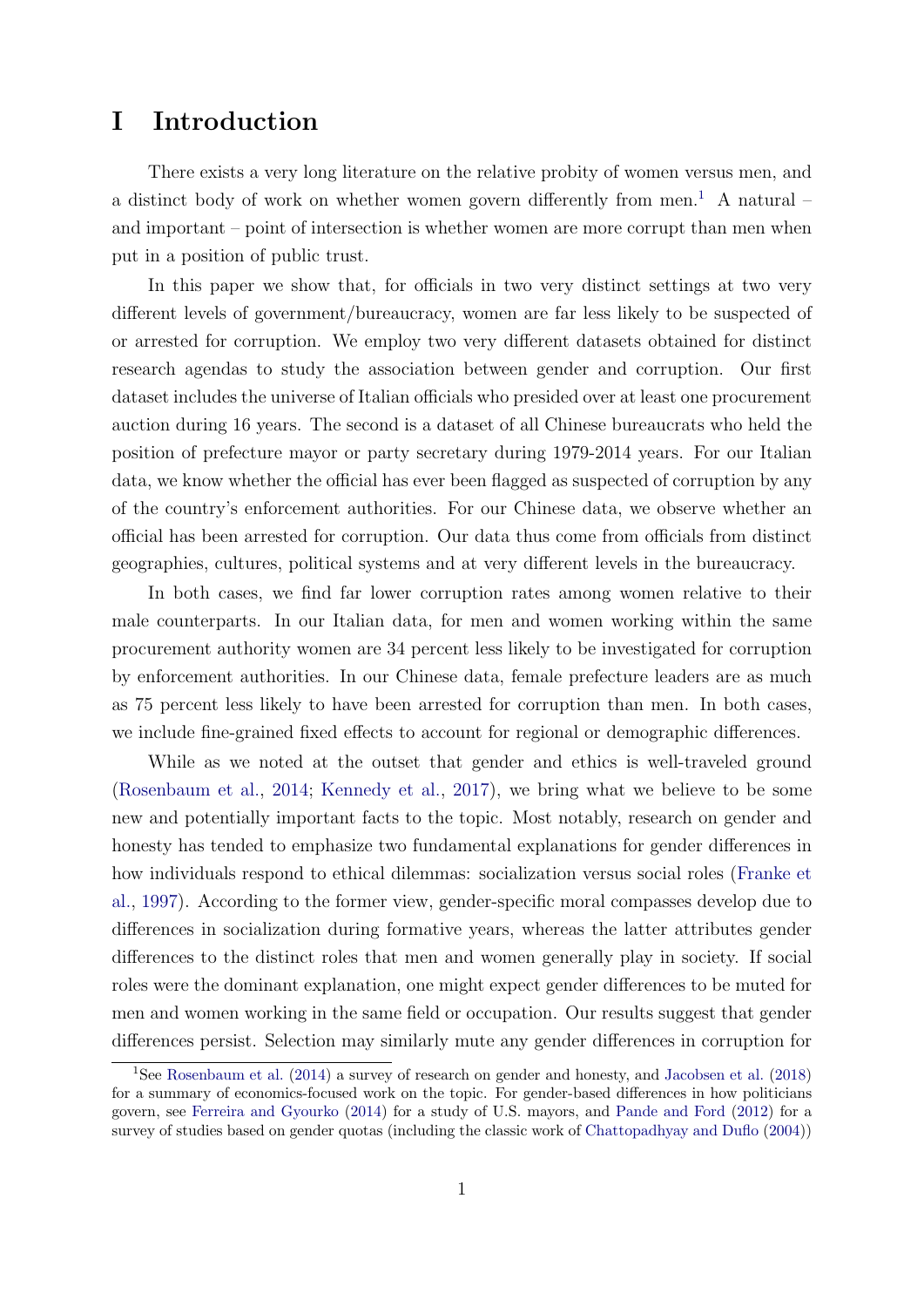individuals holding comparable positions, even if, as suggested by some prior work, men and women approach ethical questions differently on average.

We also observe that the literature is far from conclusive on the question of gender differences in ethics. While some surveys suggest that the preponderance of evidence indicates higher ethical standards for women, many papers do not find any gender difference. The difficulty in publishing null results certainly raises concerns of a file drawer problem. Furthermore, most findings on gender differences in probity tend to be based on laboratory experiments, often with student populations. From the perspective of understanding any relationship between gender and actual corruption (as opposed to behavior in the lab or survey responses) our paper focuses on highly relevant populations, and looks at the ultimate outcome of interest, the actual abuse of public office for private gain.

There does exist a small literature on gender and government corruption. Some prior work studies whether country-level differences of female representation in government correlate with corruption perception indices [\(Dollar et al.,](#page-11-3) [2001;](#page-11-3) [Swamy et al.,](#page-12-4) [2001\)](#page-12-4), though these findings have the natural concern of omitted country-level attributes. A second body of work shows that in surveys, women are more likely to express disapproval of bribery and less likely to respond that they had engaged in bribery themselves. Given that the surveys have no payoff consequences, these findings may be explained by social desirability bias, which plausibly differs between men and women.

Finally, two papers look at the corruption of male versus female political leaders exploiting random assignment from quotas in India [\(Afridi et al.,](#page-11-4) [2017\)](#page-11-4) and quasiexperimental assignment exploiting close elections in Brazil [\(Brollo and Troiano,](#page-11-5) [2016\)](#page-11-5). The evidence from India uses the same variation as the classic study of [Chattopadhyay](#page-11-2) [and Duflo](#page-11-2) [\(2004\)](#page-11-2) based on the requirement in West Bengal that villages have a female leader. This requirement was done at random, rotating among villages with a third treated at a time. In treated villages, survey respondents reported lower corruption. Once again, these findings rely on survey responses; furthermore, the study's design necessarily conflates turnover with gender. [Brollo and Troiano](#page-11-5) [\(2016\)](#page-11-5) combines data from Brazil's random municipal audits [\(Ferraz and Finan,](#page-11-6) [2008\)](#page-11-6) with election results from close mixed-gender races, and reports a lower number of corruption cases for female-led municipalities. However, once one limits the sample to mixed-gender close elections, the sample size is very small (161 observations), and sensitive to the choice of specification.

We bring a number of key contributions to this literature. First, we show that for two large and diverse populations of bureaucrats, there is a far lower rate of observed corruption among women. As with [Brollo and Troiano](#page-11-5) [\(2016\)](#page-11-5), we use real measures of corruption, which are detailed in the next section, sidestepping at least some concerns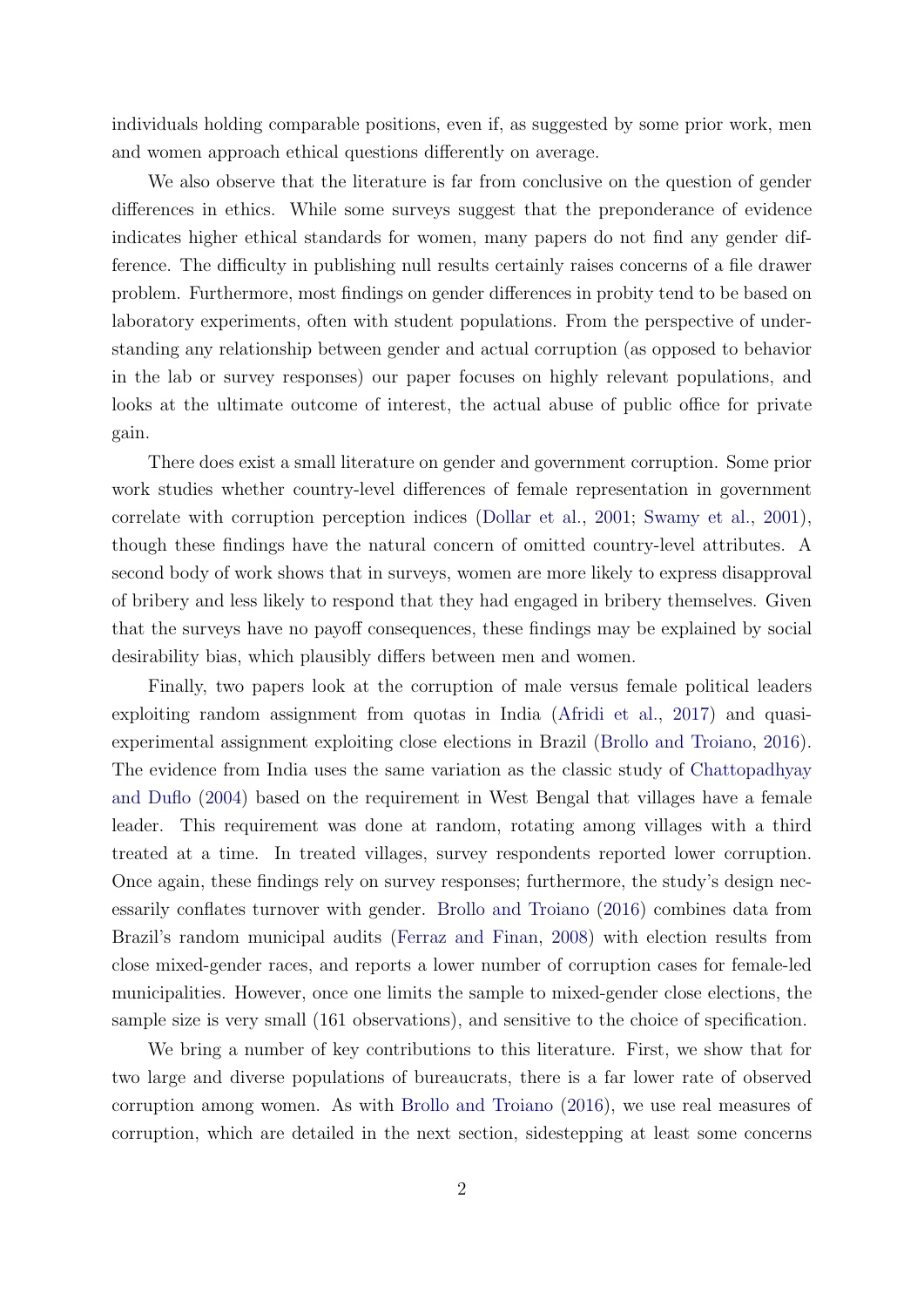of response bias. And in contrast to the sizeable collection of lab experiments, we capture gender differences which combine the effects of selection and any underlying gender difference in values; this combined effect may be most relevant for policy, to understand whether, conditional on reaching a particular position, women behave more or less corruptly than men. The populations we examine are also of note, as they involve very different cultural and political environments, and officials at vastly different positions in their respective hierarchies. While our data were chosen opportunistically as a result of data availability, the fact that we find a clear gender gap in corruption in both datasets suggests that we may be able to generalize from the patterns that we observe to other settings.

It is also important to note the limitations of our analysis upfront. We do not offer any causal identification on whether a randomly selected woman is more dishonest/corrupt than a randomly selected man. As noted previously, however, that may not be the most relevant policy question, since we may be interested in the combined effects of selection and underlying differences.[2](#page-4-0) And in this paper we are unable to comment on why women are less corrupt. We do not, for example, distinguish between underlying preferences for corruption versus opportunities to accept bribes (for example, because women are less connected to networks of exchange, as in [Fang and Huang](#page-11-7) [\(2017\)](#page-11-7)). The magnitude of our effects suggests, at a minimum, that the topic deserves deeper consideration.

Throughout the rest of the paper we will proceed with two parallel sets of analyses. We describe our Chinese and Italian datasets in Section [II](#page-4-1) and in Section [III](#page-7-0) we provide regression results for both settings. Section [IV](#page-9-0) concludes.

### <span id="page-4-1"></span>II Data

#### II.A Data on Chinese prefectural leaders

Our sample of Chinese officials takes the data of [Fisman and Wang](#page-11-8) [\(2017\)](#page-11-8) as its starting point. This dataset includes the identities and characteristics (based on officials' resumes) of mayors and prefecture-level party secretaries who started their posts during the years 1979-2014. The identities were originally extracted from provincial year-

<span id="page-4-0"></span><sup>2</sup>The results we report suggest that, all else equal on observables, women may be better suited to tasks that involve a risk of corruption or malfeasance. We would not be the first to reach this conclusion. In 1999 the newly installed Mexico City police chief handed over ticket-writing authority to female officers because, "I trust them" not to take bribes. See, for example, Joseph Treaster, "The World: Equal Opportunity in Mexico City; Counting on Women to Be More Honest Than Men," The New York Times, August 15, 1999.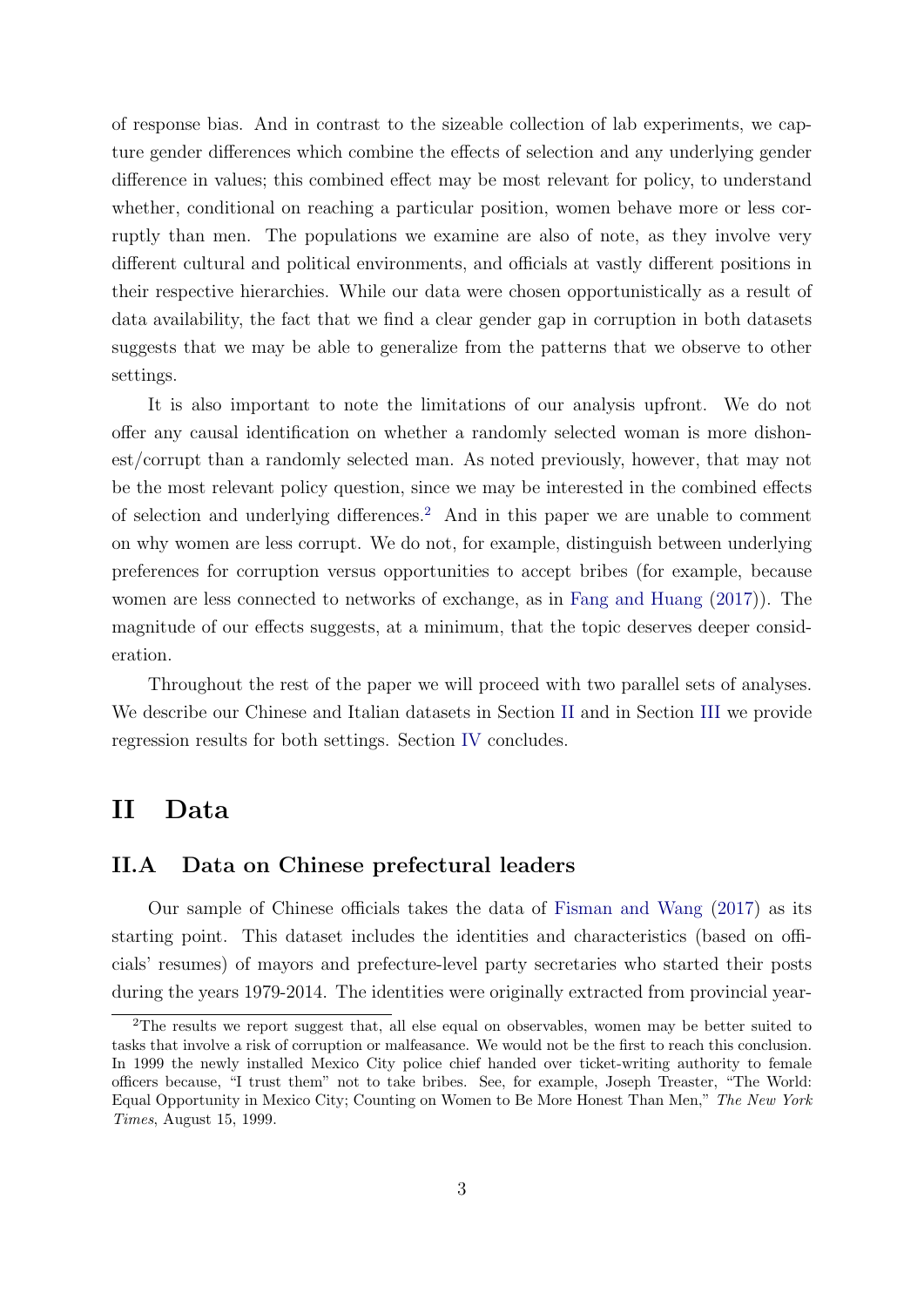books and the official website of the People's Daily, People.cn; additional information on politicians' qualifications and career trajectories was derived from resumes accessed via baike.Baidu.com, which is similar to Wikipedia for China (see [Fisman and Wang](#page-11-8) [\(2017\)](#page-11-8) for more details). We use the cutoff of 1979 as it is the year of transition from Mao to Deng. The sample includes a total of 3133 officials across 289 prefectures. In addition to information on gender, the data also include information on education and, for approximately 84 percent of officials, their place of birth.

For this sample, we identify politicians that are publicly investigated for corruption. Note that investigation, arrest, and conviction are essentially synonymous in the Chinese context and we use the terms somewhat interchangeably; this is very different from the Italian setting we describe below. The vast majority of the cases in our data were launched under the anti-corruption crackdown of Party Secretary Xi Jinping, which was initiated at the beginning of 2013. Almost our entire sample had already reached the position of mayor or higher by the time the anticorruption campaign was launched. Thus, the officials we study were already quite high up in the hierarchy – with opportunities for bribe extraction. And since the campaign was entirely unanticipated, officials likely felt they could act with greater impunity during most of the period we study.

The list of officials targeted with investigation comes from http://www.ccdi.gov.cn/scdc/, the official website of the Central Commission for Discipline Inspection, China's top anticorruption authority. Of the 3133 officials in our initial sample, 235 (7.5 percent) have been investigated for corruption. That vast majority of these investigations – 209 of the 235 total – took place under Xi Jinping's anti-corruption campaign. In some specifications we will focus exclusively on these 209 post-2013 investigations as our measure of corruption. Finally, in some specifications we will limit our analysis to the 1878 officials who started a new position as mayor or party secretary 1998 or later. This year is a natural cutoff, as it is the beginning of the 5-year Central Committee term, and because the anticorruption crackdown targeted recently active officials. In practice, 208 of the 209 individuals targeted by Xi's campaign are included in this post-1998 subsample (results are identical if we use an earlier or later cutoff).

In Table [1,](#page-13-0) Panel A we show summary statistics for the full sample, while panel B provides summary statistics for the set of leaders that held positions starting 1998 or later (and thus were vulnerable to Xi's anti-corruption campaign). As expected, the fraction of women leaders is higher for the more recent sample (5.3 versus 3.8 percent); corruption investigations are also far higher (11.7 versus 7.5 percent) – as noted earlier, all but one of Xi's arrests in our sample are from individuals starting positions 1998 or later.

The Table also provides the differences in means for male versus female leaders (the p-values in the final column are calculated using heteroskedasticity-robust standard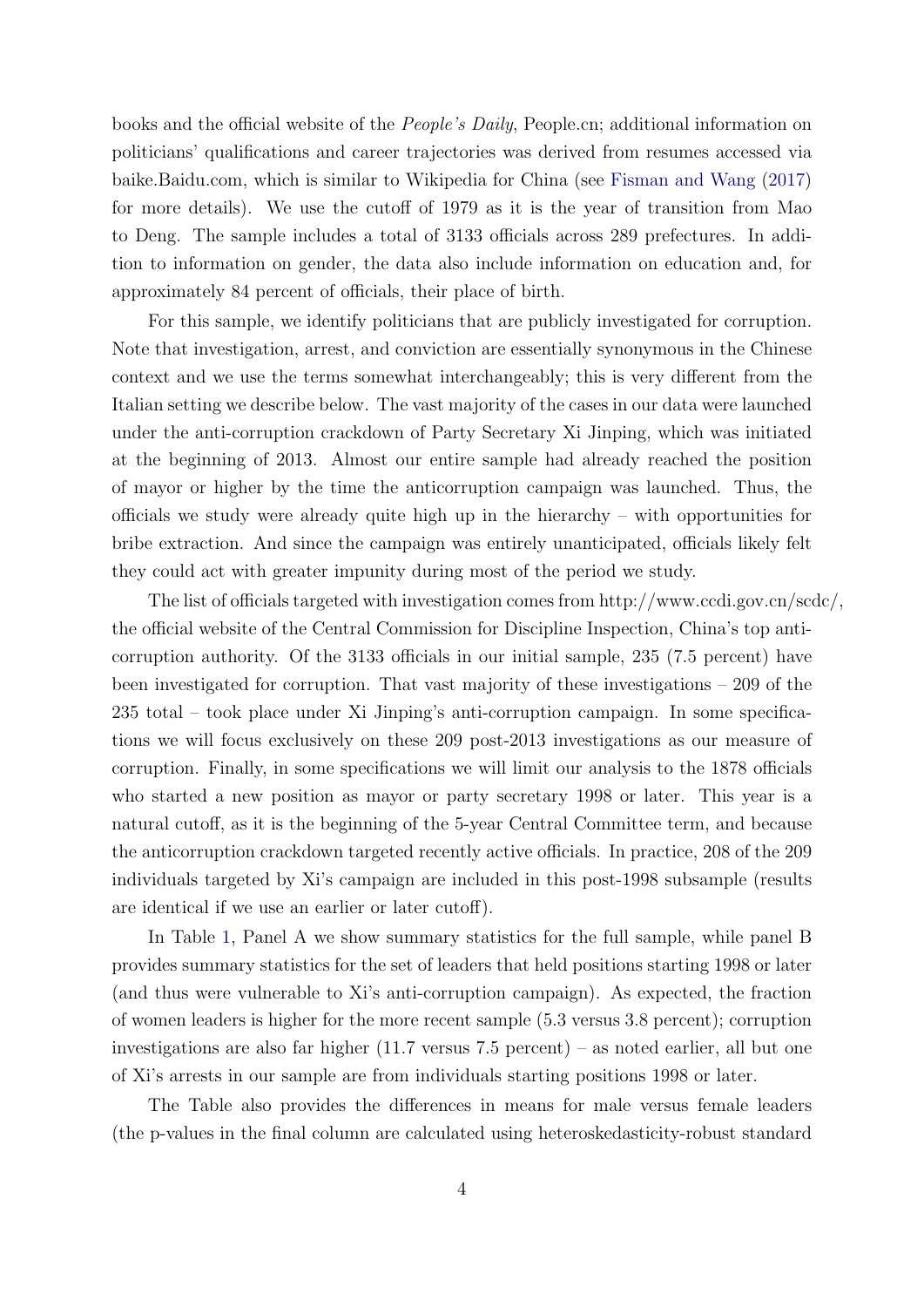errors). In the full sample, men are more than twice as likely as women to have been arrested (significant at the 10 percent level). However, this may understate the difference, as women are represented at a much higher rate in the post-1998 sample when corruption arrests primarily took place. When we limit the sample to this later period, the malefemale gap widens to a three-fold difference (significant at the 5 percent level). It is also of note that in the post-1998 sample men and women are better balanced on other basic observables – in particular age is quite similar in the post-1998 sample; women are still more educated than their male counterparts, which may suggest a higher bar for promotion for women.

#### II.B Data on Italian Procurement Officials

Our data draw on the same sources as [Decarolis et al.](#page-11-9) [\(2019\)](#page-11-9), a study of corruption in Italian procurement. These data include all road and building procurement auctions in Italy between 2000 and 2016, with a value of at least  $\epsilon$ 40,000. These data include the identity of the contracting officer overseeing each contract (the "Responsabile Unico del Procedimento", or RUP) and her social security record, from which we can identify gender, municipality of birth and age. Crucially, we are also able to link these individuals to the Sistema D'Indagine Interforze (SDI) archive, which is a primary source of information that police officers and intelligence agencies use to identify potential targets for further investigation. The SDI is managed by Italy's internal intelligence and security agency, AISI, and contains reports of all individuals investigated by any of the Italian police forces: state police (Polizia di Stato), finance police (Guardia di Finanza), military police (Carabinieri), and environmental police (Guardia Forestale).

An entry in the SDI database typically occurs after a police force, based on a preliminary investigation, determines that there is sufficient evidence to open a formal investigation. This investigation might or might not lead to a court case and, if so, to a conviction. Therefore, court cases are a strict subset of the entries in the SDI database. The resulting sample of suspect offenders thus includes individuals that were convicted, acquitted, or never charged. The latter two groups plausibly comprise a large number of offenders whose guilt could not be proven in court. Indeed, corruption cases are generally complex, and convictions relatively rare, particularly in Italy.[3](#page-6-0) Thus our Italian database is far more conclusive than standard measures of corruption based on convictions. For each RUP in our dataset, AISI searched the SDI database for any investigation in the following crime categories: corruption, malfeasance and embezzlement; abuse of power and undue influence; and violations in public auctions.

<span id="page-6-0"></span><sup>&</sup>lt;sup>3</sup>A court case can only be initiated if there is direct proof of a kickback received by an official (either monetary or some other form of benefit such as hiring of a relative.)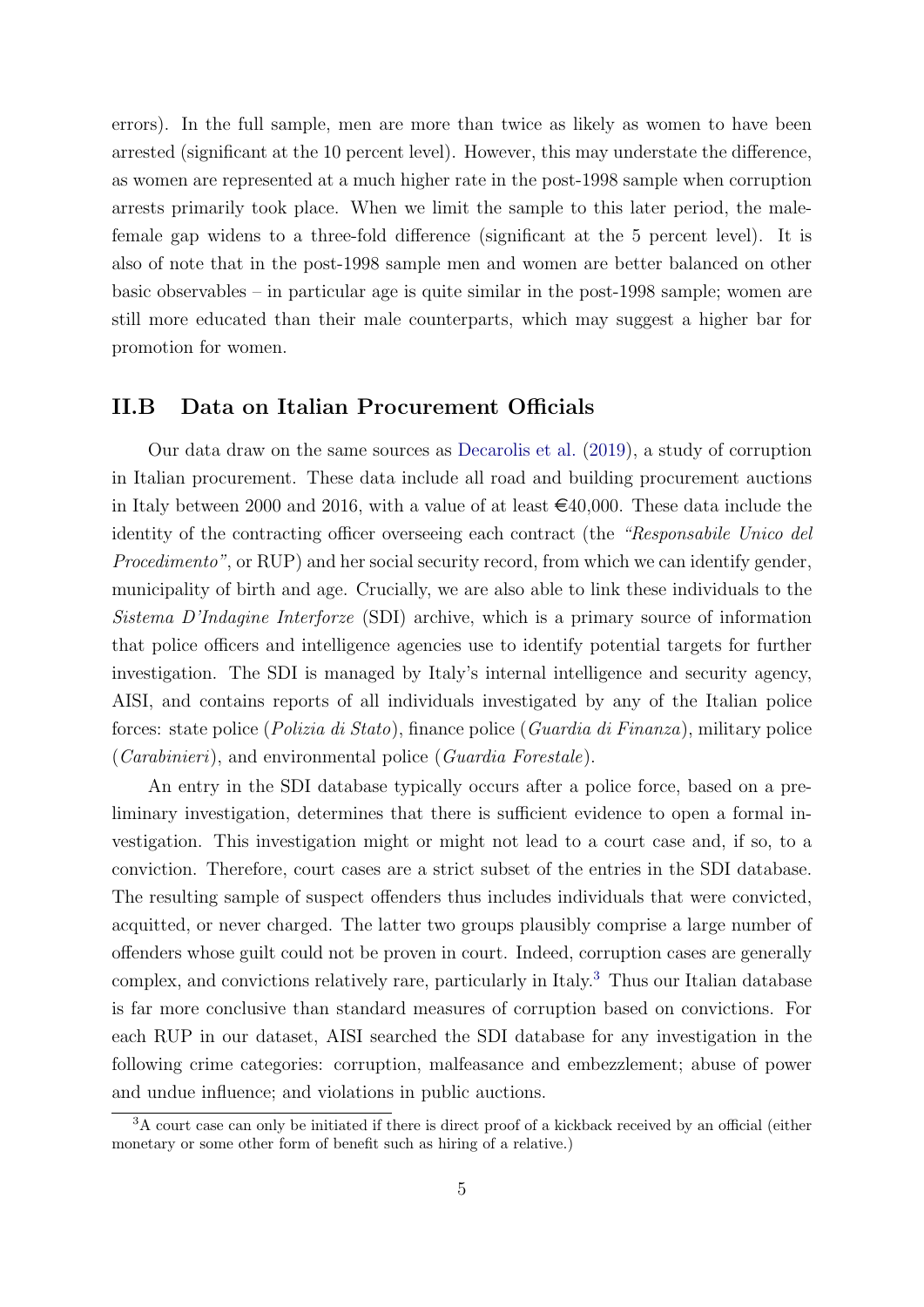The interested reader may consult the data section of [Decarolis et al.](#page-11-9) [\(2019\)](#page-11-9) for more details on the SDI database.

In Table [2,](#page-14-0) we show summary statistics for the full sample of analysis as well as a comparison of the characteristics of female versus male RUPs.<sup>[4](#page-7-1)</sup>The first thing to note is that men are almost twice as likely as women to have been investigated. In contrast to what we observed in our Chinese data, here we do note substantial gender differences on a number of characteristics: women are on average 6 years younger, they are more prevalent in the North and they are less likely to be RUP in the same region or same municipality of birth, relative to males. Because of these differences, we will present some saturated specifications that include fixed effects for municipality, year of birth, and number of contracts managed by a RUP in our dataset.

## <span id="page-7-0"></span>III Results

#### III.A Evidence from arrests of Chinese prefectural leaders

In this section we study whether gender is correlated with top municipal leaders' arrests for corruption, primarily under Xi Jinping's anticorruption campaign. We employ variants on the following specification:

### $Investigated_i = \beta_1 * Female_i + \beta_2 * EducationControls_i + \gamma_{p(i)} + StartColor_i + \epsilon_i$

for politician *i*, where  $\gamma_{p(i)}$  is a set of fixed effects for the province p that the official first appeared as a public official in our data,  $StartColor_i$  is a set of 7 fixed effects for each 5 years starting in 1979 to capture the first date that a politician appears in our dataset,  $EducationControls_i$  is a set of indicator variables for bachelor's, master's, and doctoral degrees (no college is the omitted category), and  $\epsilon_i$  is the error term (we use robust standard errors throughout).

In column (1) we present results including only start year fixed effects, to account for the fact that women are vastly under-represented in the earlier part of the sample when few corruption arrests took place (Table [1](#page-13-0) includes the simple difference in means for the full sample). The coefficient of -0.068 (significant at the 1 percent level) indicates that, after accounting for the start date, women are 6.8 percentage points less likely to be arrested for corruption than males who started during the same 5-year period. The

<span id="page-7-1"></span><sup>4</sup>Given that a RUP might hold positions in different municipalities, an observation in our dataset is a RUP-by-procurement authority; in practice, moving across municipalities is relatively rare.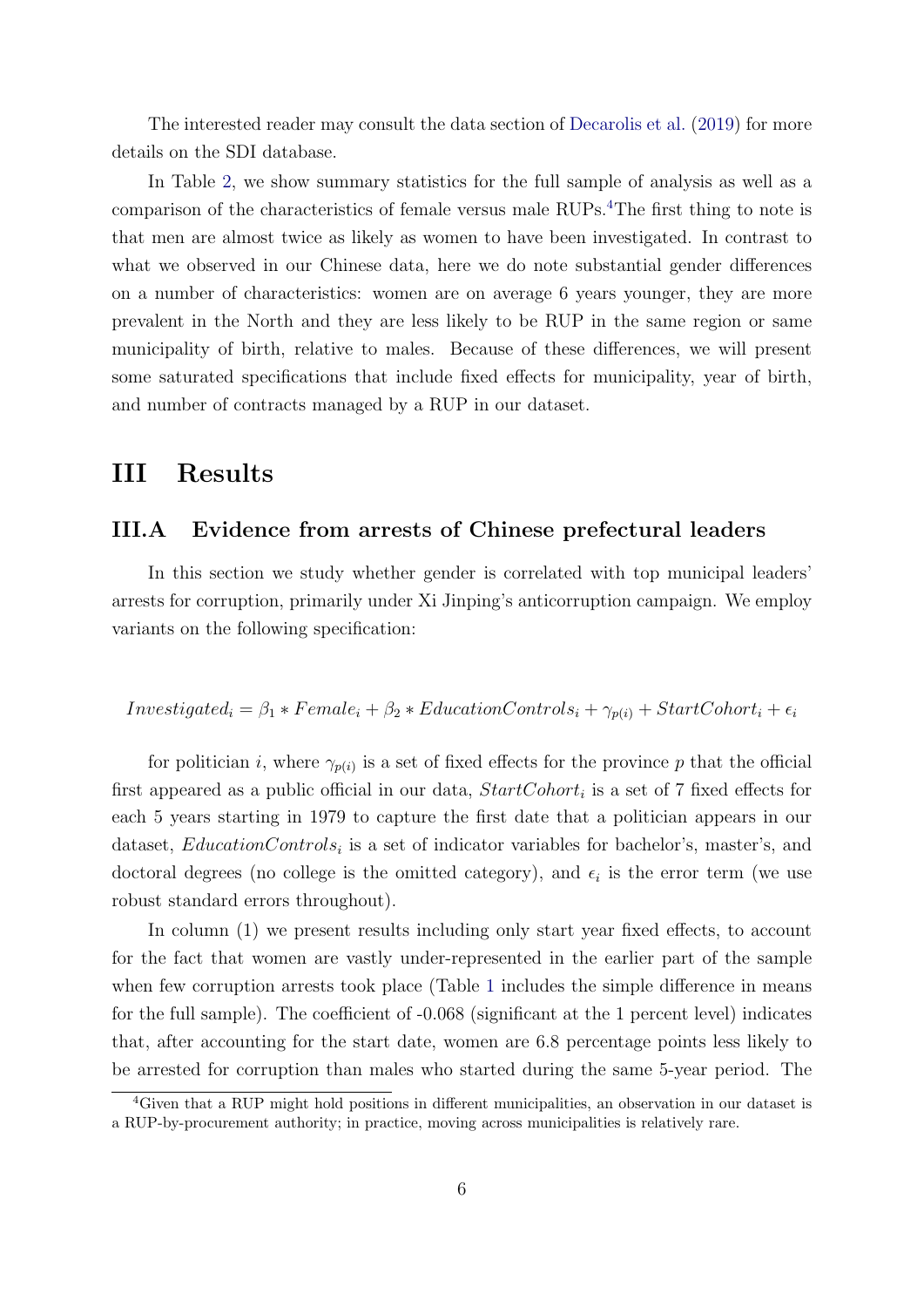inclusion of province fixed effects in column (2) has no appreciable impact on the estimate; the inclusion of individual controls increases the magnitude of the female effect to - 0.078. (The correlation with age is near-mechanical, and results from the fact that more recent cohorts of officials were more likely to have been targeted by Xi's anticorruption campaign.)

In the remaining columns we limit the sample to officials who started a new position as a municipal leader in 1998 or later. As observed earlier, the arrest rate for these newer politicians is much higher (12 percent). In this subsample the coefficient on Female increases in magnitude, to -0.091. Given a mean arrest rate among males in this sample of 12.1 percent, our point estimate implies that men are four times more likely to have been arrested than women. In column (4) we add fixed effects for five year age cohorts (based on age in 2018); the point estimate on Female is largely unchanged. In Appendix Table [A.1](#page-17-0) we repeat these analyses focusing on arrests that occurred as part of Xi's post-2013 anti-corruption crackdown. The coefficients on Female are essentially unchanged.

### III.B Evidence from investigations of Italian procurement officials

We proceed in much the same manner as in the preceding subsection, subject to differences in the data structure and availability of covariates. Most importantly, the dataset on Italian procurement officials is vastly larger than that of the preceding section, and the fact that we observe multiple procurement officials per contracting authority (generally municipalities) means that we may have fine-grained fixed effects to compare the conduct of women and men within a relatively narrow geography (the median municipality has a population of 7000).

Our main specification takes the form:

 $Investigated RUP_i = \beta Female_i + RUPControls_i + PAC on trols_{pa(i)} + \alpha_{req(i,t)} + \alpha_{pa(i)} + \varepsilon_i$ 

for RUP i working in procurement authority  $pa(i)$ . The year t captures the year a RUP first appears in our dataset, and in the first column, we provide results that include 340 region-year fixed-effects  $\alpha_{reg(i,t)}$  to account non-parametrically for time-varying geographic differences in corruption as well as female representation in procurement positions. The point estimate on  $Female$  is  $-0.036$  (significant at the 1 percent level), indicating that female RUPs are about half as likely to be investigated for corruption as their male counterparts. The inclusion of PA and individual RUP controls in columns  $(2)$  and  $(3)$  reduces the *Female* coefficient to  $-0.030$  and  $-0.027$  respectively, and adding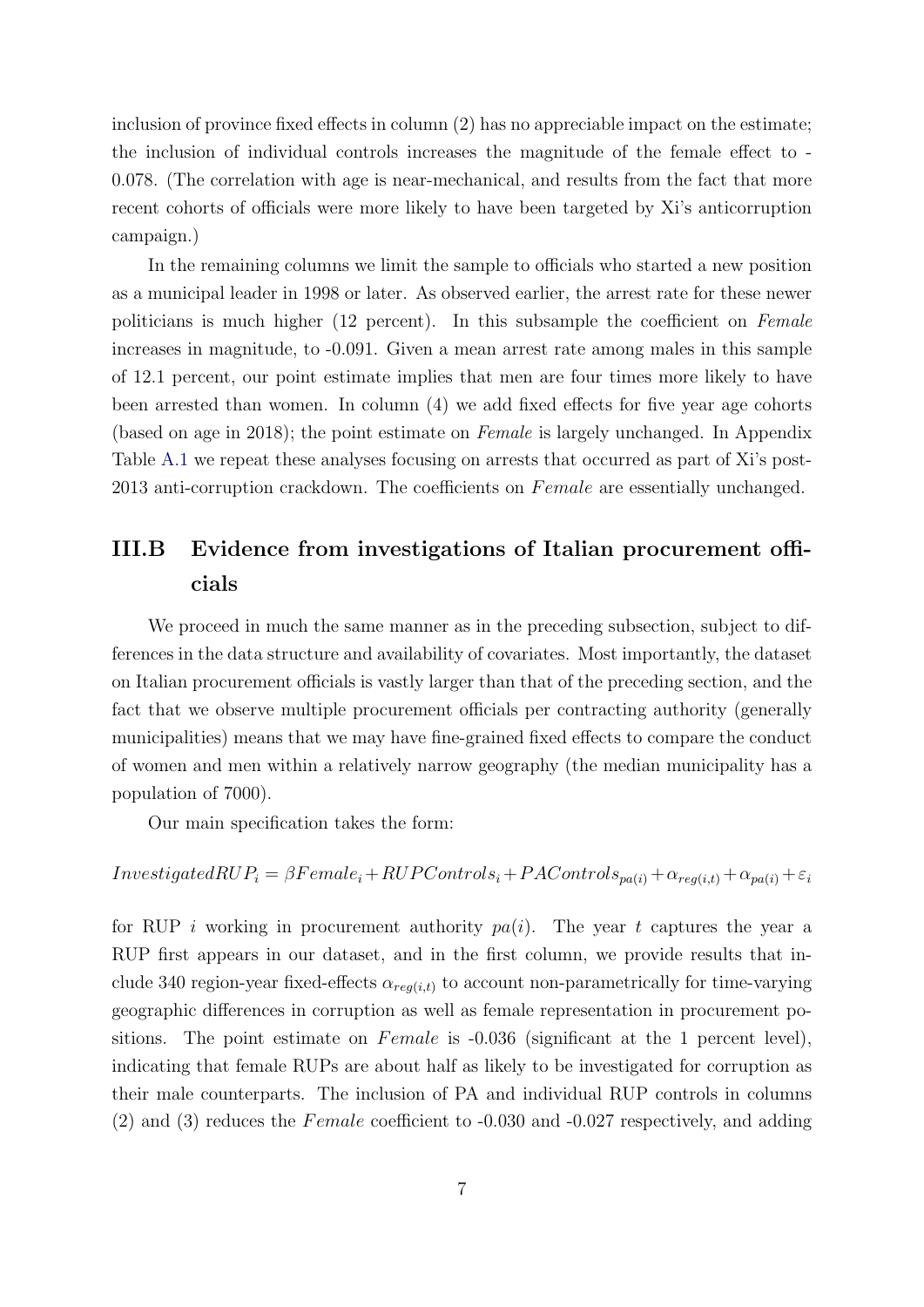PA fixed effects in column (4) further reduces it to  $-0.021$  (still significant at the 1 percent level). The point estimate on age is positive; while on the face of it this appears to contrast with the pattern in China its interpretation here is also straightforward – an older official will have had more time and opportunities to have been investigated for corruption or other crimes. In column (5) we provide a saturated regression that includes fixed effects for birth year and also for number of contracts overseen by i. These further controls do not affect the point estimate on Female. In the final column, we repeat the specification from column (4), limiting the sample to municipalities, which serves to exclude administrations that do not map to a specific local geography such as educational institutions, hospitals, and public companies dealing with the management of motorway sections under concession. The point estimate is very similar to the full sample results.

## <span id="page-9-0"></span>IV Conclusion

The goal of this paper is straightforward: to document a very sizeable and robust difference in rates of corruption investigations between men and women, for two very different populations of public officials. We cannot, with the data available to us, delve into the underlying reasons for these differences, but the very large effect sizes we document suggest that it is well worthwhile delving into the underlying mechanisms that generate the gender gap in bureaucratic corruption.

As we observe in the introduction, part of the explanation may lie in differences in socialization of men versus women, and resultant differences in probity. We observe, however, that findings in this literature are mixed. Some prior work also argues that even in the presence of gender differences in the population overall, men and women in comparable roles should exhibit similar behaviors; our findings would seem to argue against that view.

There are various candidate explanations – none mutually exclusive from one another – that warrant further study. The most basic explanations are based on gender differences in preferences. Women may have a greater taste for probity, as we emphasized at the outset, or a greater aversion to risk (e.g., [Borghans et al.](#page-11-10) [\(2009\)](#page-11-10)). Differential enforcement may also play a role. Though we are skeptical that leniency toward female bureaucrats could explain the very large differences we observe. Differential selection may also offer an explanation. It is easier to see how this could play a role in our Italian data, where the position of municipal procurement officer is relatively desirable for women versus men (given their outside options), and thus may attract higher-quality female candidates. We note, however, that earlier work finds no correlation between mental acuity and honesty [\(Hanna and Wang,](#page-11-11) [2017\)](#page-11-11), so selection based on quality is not immediately obvious. The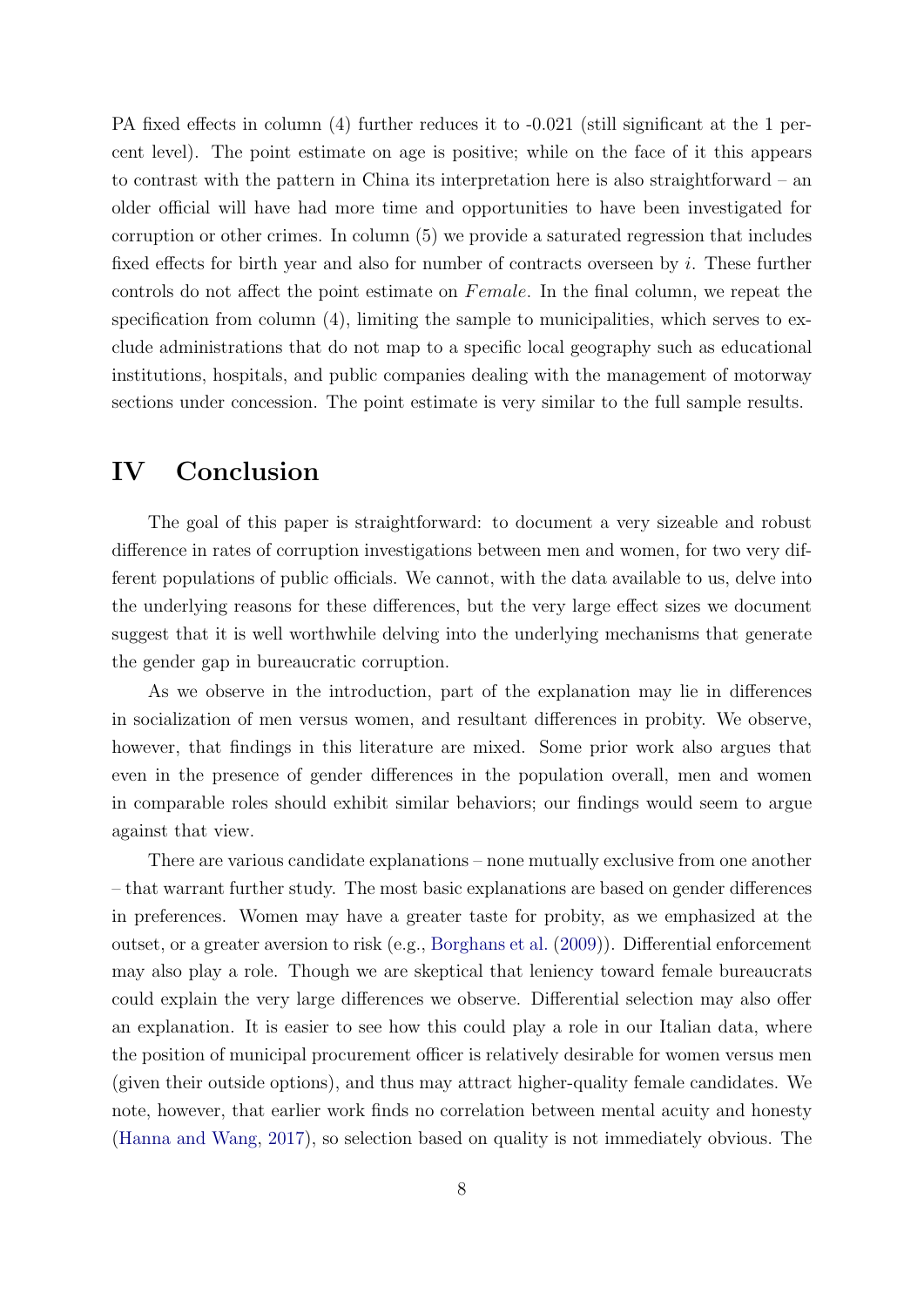same argument may suggest gender differences in incentives: given their lesser outside opportunities, efficiency wage arguments may explain why women behave more honestly. One challenge to both incentive- and selection-based explanations is the consistent finding across both datasets – the officials we study in China are already high level officials, and if anything incentives for good behavior would be stronger for male city leaders, as they plausibly have stronger chances for promotion. Finally, men may simply have more opportunities for promotion, to the extent that corruption involves favor exchange that requires a network of co-conspirators. If women are less connected to such networks [Fang](#page-11-7) [and Huang](#page-11-7) [\(2017\)](#page-11-7), they may have fewer opportunities for corruption.

We leave for future work the much larger enterprise of explaining the large gender differences in corruption that we document in this paper.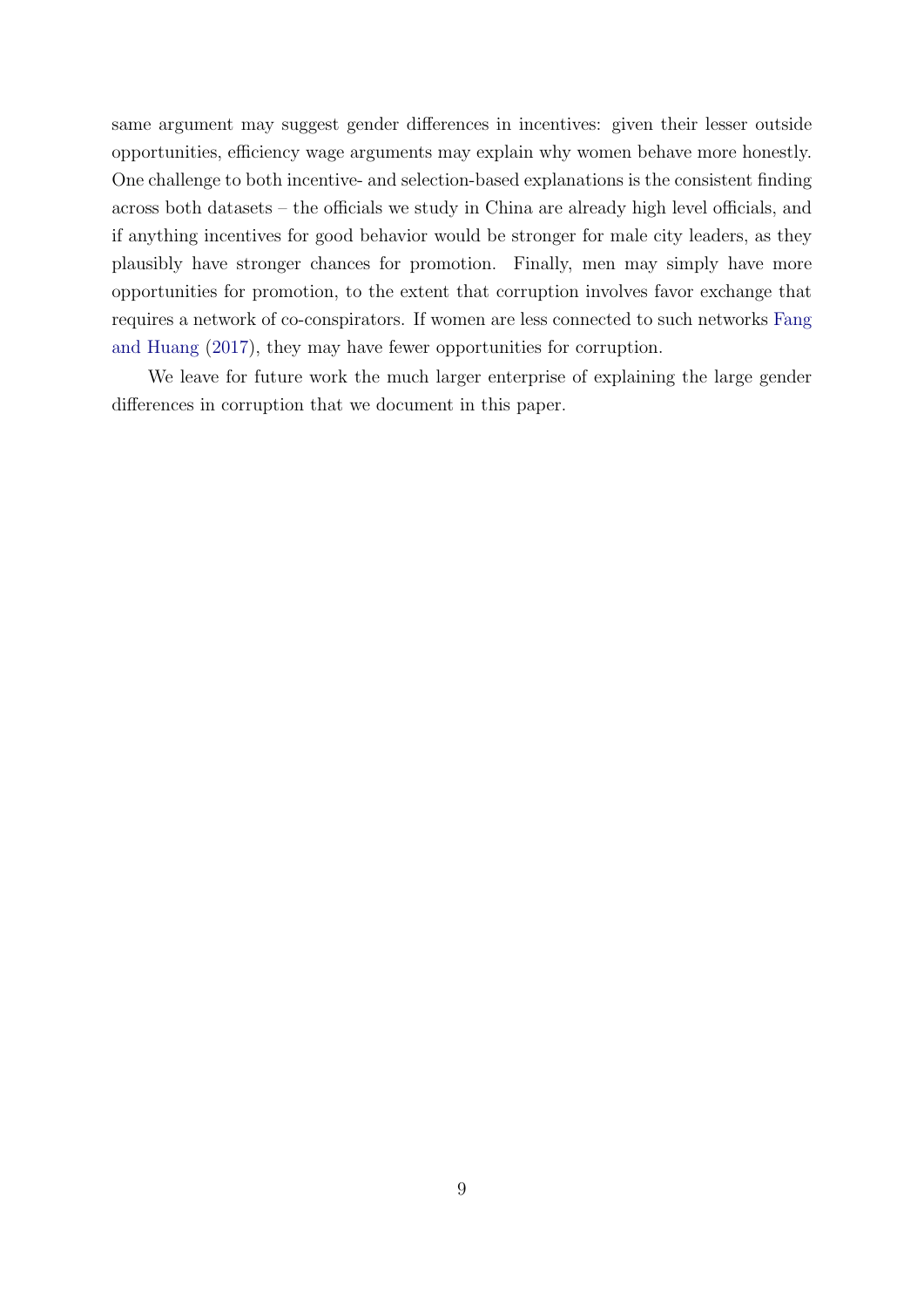## References

- <span id="page-11-4"></span>Afridi, Farzana, Vegard Iversen, and MR Sharan, "Women political leaders, corruption, and learning: Evidence from a large public program in India," Economic Development and Cultural Change, 2017, 66 (1), 1–30.
- <span id="page-11-10"></span>Borghans, Lex, James J Heckman, Bart HH Golsteyn, and Huub Meijers, "Gender differences in risk aversion and ambiguity aversion," Journal of the European Economic Association, 2009, 7 (2-3), 649–658.
- <span id="page-11-5"></span>Brollo, Fernanda and Ugo Troiano, "What happens when a woman wins an election? Evidence from close races in Brazil," Journal of Development Economics, 2016, 122, 28–45.
- <span id="page-11-2"></span>Chattopadhyay, Raghabendra and Esther Duflo, "Women as policy makers: Evidence from a randomized policy experiment in India," Econometrica, 2004, 72 (5), 1409–1443.
- <span id="page-11-9"></span>Decarolis, Francesco, Paolo Pinotti, and Silvia Vannutelli, "Rules, Discretion, and Corruption in Procurement: Evidence from Italian Government Contracting," Available at SSRN 3533368, 2019.
- <span id="page-11-3"></span>Dollar, David, Raymond Fisman, and Roberta Gatti, "Are women really the "fairer" sex? Corruption and women in government," Journal of Economic Behavior & Organization, 2001, 46 (4), 423–429.
- <span id="page-11-7"></span>Fang, Lily Hua and Sterling Huang, "Gender and connections among Wall Street analysts," The Review of Financial Studies, 2017, 30 (9), 3305–3335.
- <span id="page-11-6"></span>Ferraz, Claudio and Frederico Finan, "Exposing corrupt politicians: the effects of Brazil's publicly released audits on electoral outcomes," The Quarterly journal of economics, 2008, 123 (2), 703–745.
- <span id="page-11-1"></span>Ferreira, Fernando and Joseph Gyourko, "Does gender matter for political leadership? The case of US mayors," Journal of Public Economics, 2014, 112, 24–39.
- <span id="page-11-8"></span>Fisman, Raymond and Yongxiang Wang, "The distortionary effects of incentives in government: Evidence from China's" death ceiling" program," American Economic Journal: Applied Economics, 2017, 9 (2), 202–18.
- <span id="page-11-0"></span>Franke, George R, Deborah F Crown, and Deborah F Spake, "Gender differences in ethical perceptions of business practices: A social role theory perspective.," Journal of applied psychology, 1997, 82 (6), 920.
- <span id="page-11-11"></span>Hanna, Rema and Shing-Yi Wang, "Dishonesty and selection into public service: Evidence from India," American Economic Journal: Economic Policy, 2017, 9 (3), 262–90.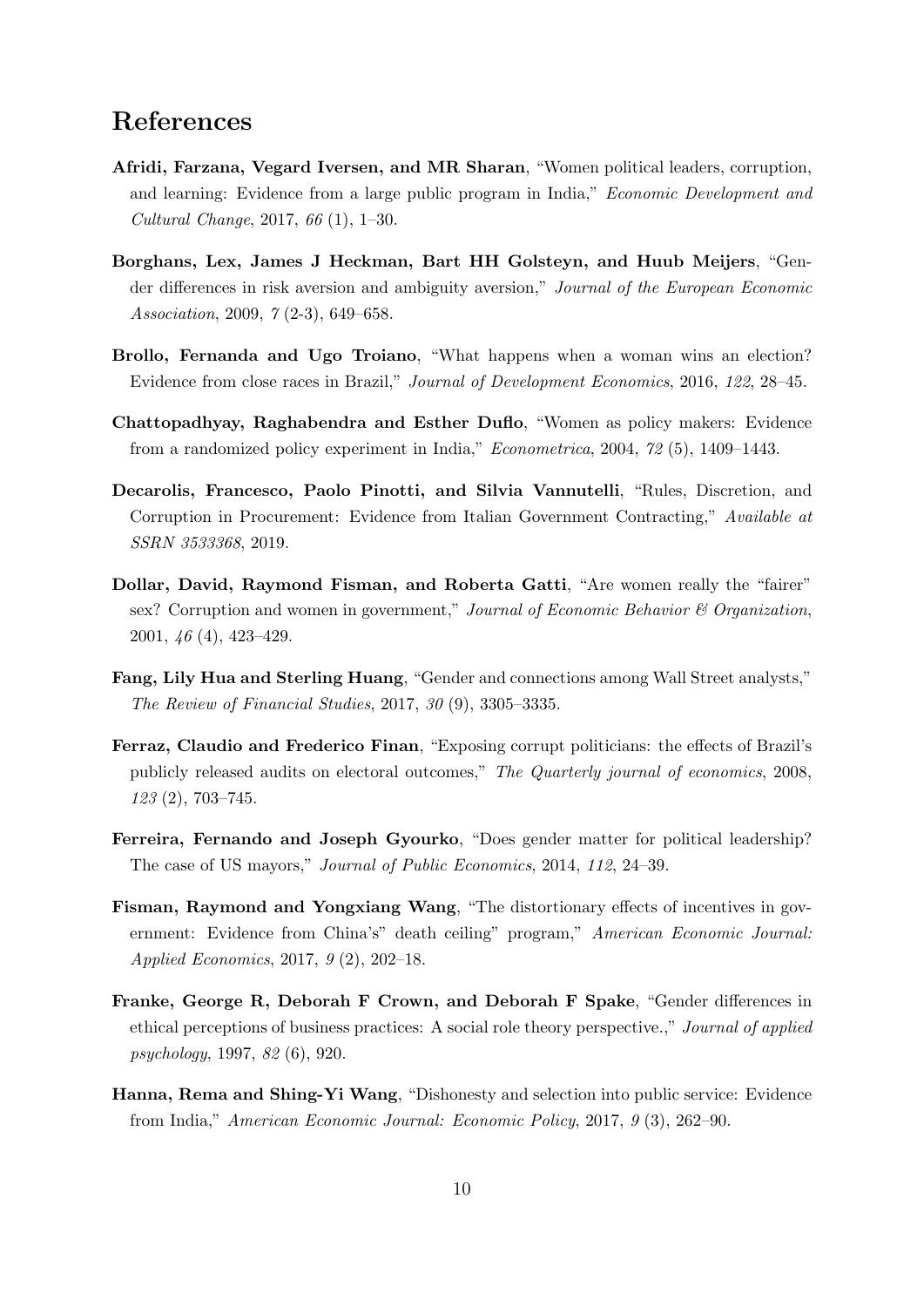- <span id="page-12-2"></span>Jacobsen, Catrine, Toke Reinholt Fosgaard, and David Pascual-Ezama, "Why do we lie? A practical guide to the dishonesty literature," Journal of Economic Surveys, 2018, 32 (2), 357–387.
- <span id="page-12-1"></span>Kennedy, Jessica A, Laura J Kray, and Gillian Ku, "A social-cognitive approach to understanding gender differences in negotiator ethics: The role of moral identity," Organizational Behavior and Human Decision Processes, 2017, 138, 28–44.
- <span id="page-12-3"></span>Pande, Rohini and Deanna Ford, "Gender quotas and female leadership," 2012.
- <span id="page-12-0"></span>Rosenbaum, Stephen Mark, Stephan Billinger, and Nils Stieglitz, "Let's be honest: A review of experimental evidence of honesty and truth-telling," Journal of Economic Psychology, 2014, 45, 181–196.
- <span id="page-12-4"></span>Swamy, Anand, Stephen Knack, Young Lee, and Omar Azfar, "Gender and corruption," Journal of development economics,  $2001, 64$  (1),  $25-55$ .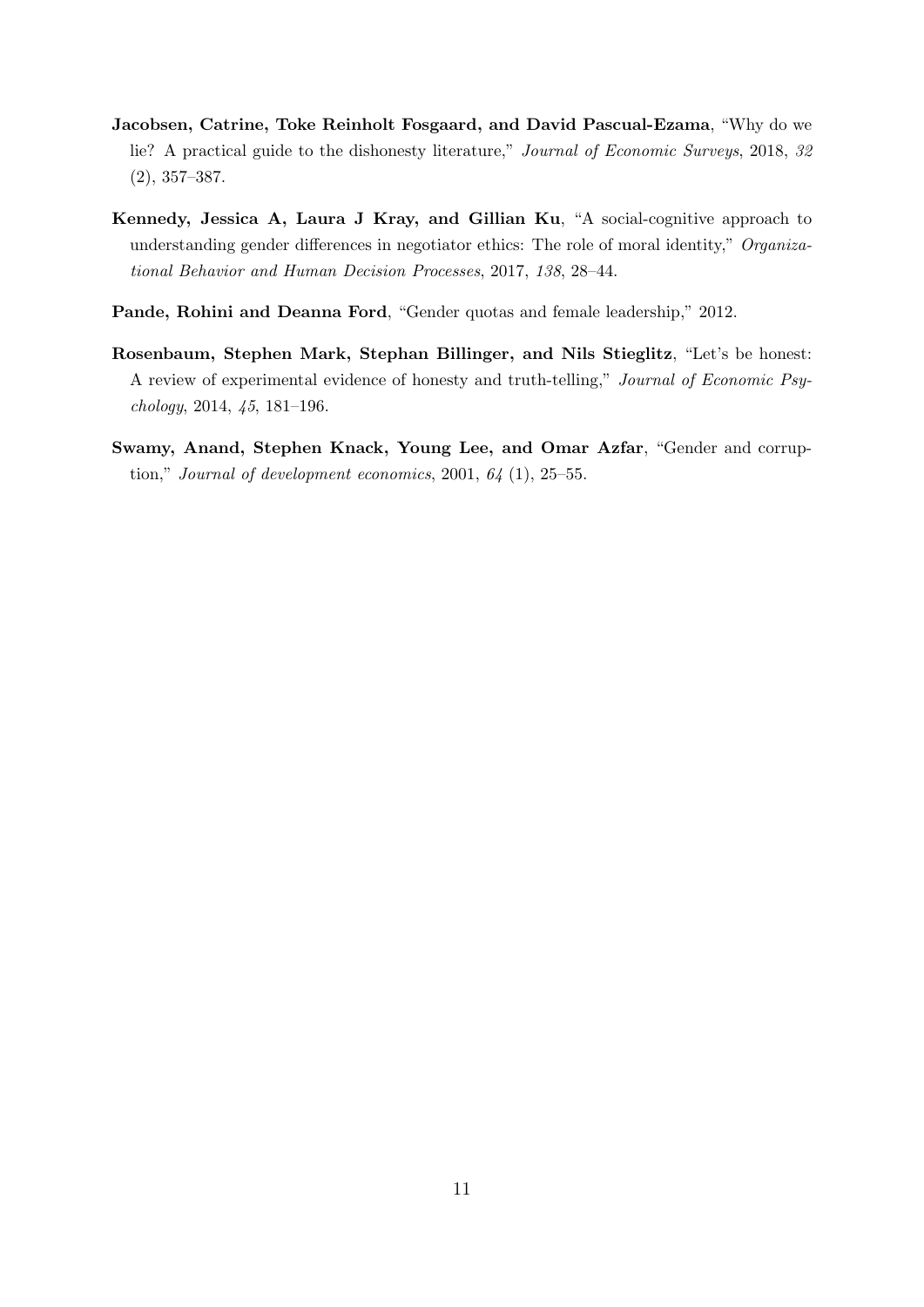<span id="page-13-0"></span>

|                             | All     | Male                              | Female  | Difference  |  |  |
|-----------------------------|---------|-----------------------------------|---------|-------------|--|--|
|                             | (1)     | (2)                               | (3)     | $(3)-(2)$   |  |  |
|                             |         | Panel A: Full Sample              |         |             |  |  |
| Female                      | 0.04    |                                   |         |             |  |  |
|                             | (0.19)  |                                   |         |             |  |  |
| Investigated for Corruption | 0.08    | 0.08                              | 0.03    | $-0.04$ **  |  |  |
|                             | (0.26)  | (0.27)                            | (0.18)  | 0.011       |  |  |
| Masters                     | 0.32    | 0.30                              | 0.59    | $0.29$ ***  |  |  |
|                             | (0.46)  | (0.46)                            | (0.49)  | 0.000       |  |  |
| Doctor                      | 0.10    | 0.10                              | 0.12    | 0.03        |  |  |
|                             | (0.30)  | (0.30)                            | (0.33)  | 0.360       |  |  |
| Year of First Appointment   | 1997.56 | 1997.34                           | 2003.13 | $5.80$ ***  |  |  |
|                             | (9.83)  | (9.80)                            | (8.83)  | 0.000       |  |  |
| Age                         | 56.98   | 56.85                             | 60.09   | $3.24$ **   |  |  |
|                             | (27.40) | (27.77)                           | (15.28) | 0.029       |  |  |
| Observations                | 3133    | 3013                              | 120     | 3133        |  |  |
|                             |         | Panel B: Started post $\geq 1998$ |         |             |  |  |
| Female                      | 0.05    |                                   |         |             |  |  |
|                             | (0.22)  |                                   |         |             |  |  |
| Investigated for Corruption | 0.12    | 0.12                              | 0.04    | $-0.08$ *** |  |  |
|                             | (0.32)  | (0.33)                            | (0.20)  | [0.000]     |  |  |
| Masters                     | 0.48    | 0.47                              | 0.64    | $0.17$ ***  |  |  |
|                             | (0.50)  | (0.50)                            | (0.48)  | [0.001]     |  |  |
| Doctor                      | 0.16    | 0.16                              | 0.15    | $-0.01$     |  |  |
|                             | (0.37)  | (0.37)                            | (0.36)  | [0.756]     |  |  |
| Year of First Appointment   | 2004.11 | 2004.00                           | 2006.18 | $2.18$ ***  |  |  |
|                             | (5.90)  | (5.90)                            | (5.59)  | [0.000]     |  |  |
| Age                         | 59.59   | 59.69                             | 57.79   | $-1.90*$    |  |  |
|                             | (13.19) | (13.32)                           | (10.39) | [0.079]     |  |  |
| Observations                | 1878    | 1778                              | 100     | 1878        |  |  |

Table 1: Summary statistics for the Chinese data

Notes: The sample in Panel A is the set of Chinese officials who held the position of prefecture mayor or party secretary duing 1979-2014. In Panel B the sample is limited to individuals who started such a position 1998 or later. Investigated is an indicator variable denoting that the official was investigated for corruption.  $Year of First Appointment$  is the year the official first held a position of prefecture mayor or party secretary. See text for further details. Standard deviations in parentheses. P-values in squared brackets. Significance: \* significant at  $10\%$ ; \*\* significant at  $5\%$ ; \*\*\* significant at  $1\%$ .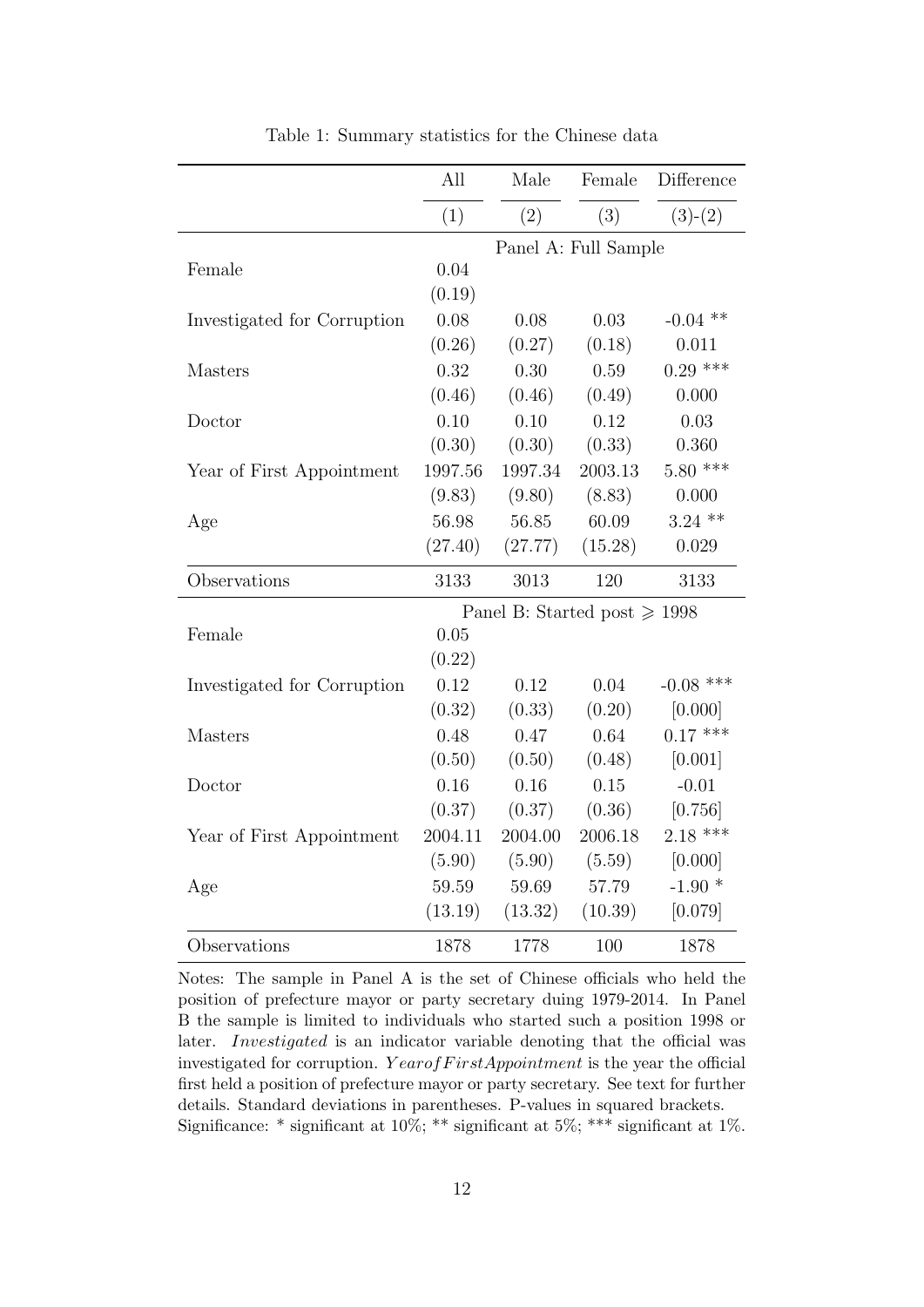<span id="page-14-0"></span>

|                               | All       | Male      | Female   | Difference  |
|-------------------------------|-----------|-----------|----------|-------------|
|                               | (1)       | (2)       | (3)      | $(3)-(2)$   |
| Female                        | 0.18      |           |          |             |
|                               | (0.38)    |           |          |             |
| Investigated                  | 0.08      | 0.09      | 0.05     | $-0.04$ *** |
|                               | (0.27)    | (0.28)    | (0.21)   | [0.000]     |
| Tot. Auctions managed by RUP  | 6.50      | 6.67      | 5.68     | $-0.99$ *** |
|                               | (9.96)    | (10.13)   | (9.08)   | [0.000]     |
| Tot. Auctions managed by PA   | 233.18    | 235.00    | 224.70   | $-10.30$    |
|                               | (1029.04) | (1039.77) | (977.44) | [0.500]     |
| Tot. RUP in PA                | 20.97     | 20.99     | 20.90    | $-0.09$     |
|                               | (57.90)   | (57.22)   | (61.00)  | [0.925]     |
| Age RUP (in $2018$ )          | 58.29     | 59.37     | 53.22    | $-6.16$ *** |
|                               | (9.40)    | (9.18)    | (8.71)   | [0.000]     |
| RUP born in same Region       | 0.85      | 0.86      | 0.82     | $-0.04$ *** |
|                               | (0.35)    | (0.35)    | (0.38)   | [0.000]     |
| RUP born in same Municipality | 0.21      | 0.22      | 0.13     | $-0.09$ *** |
|                               | (0.40)    | (0.42)    | (0.34)   | [0.000]     |
| $Area = = North$              | 0.46      | 0.44      | 0.56     | $0.13$ ***  |
|                               | (0.50)    | (0.50)    | (0.50)   | [0.000]     |
| $Area =$ Center               | 0.19      | 0.20      | 0.18     | $-0.02$ *** |
|                               | (0.40)    | (0.40)    | (0.38)   | [0.002]     |
| $Area = South$                | 0.35      | 0.37      | 0.26     | $-0.11$ *** |
|                               | (0.48)    | (0.48)    | (0.44)   | [0.000]     |
| Population (log)              | 9.07      | 9.08      | 9.04     | $-0.04$     |
|                               | (1.89)    | (1.89)    | (1.91)   | [0.207]     |
| Observations                  | 28,826    | 23,741    | 5,085    | 28,8826     |

Table 2: Summary statistics for the Italian data

Notes: Investigated is an indicator variable equal to 1 if the contracting officer overseeing each contract (the "Responsabile Unico del Procedimento", or RUP) has been investigated for corruption. The sample include the universe of RUP-PA unique pairs. PA stands for procurement authority. See text for further details. Standard deviations in parentheses. P-values in squared brackets. Significance:  $^*p < 0.1, ^{**}p < 0.05, ^{***}p <$ 0.01.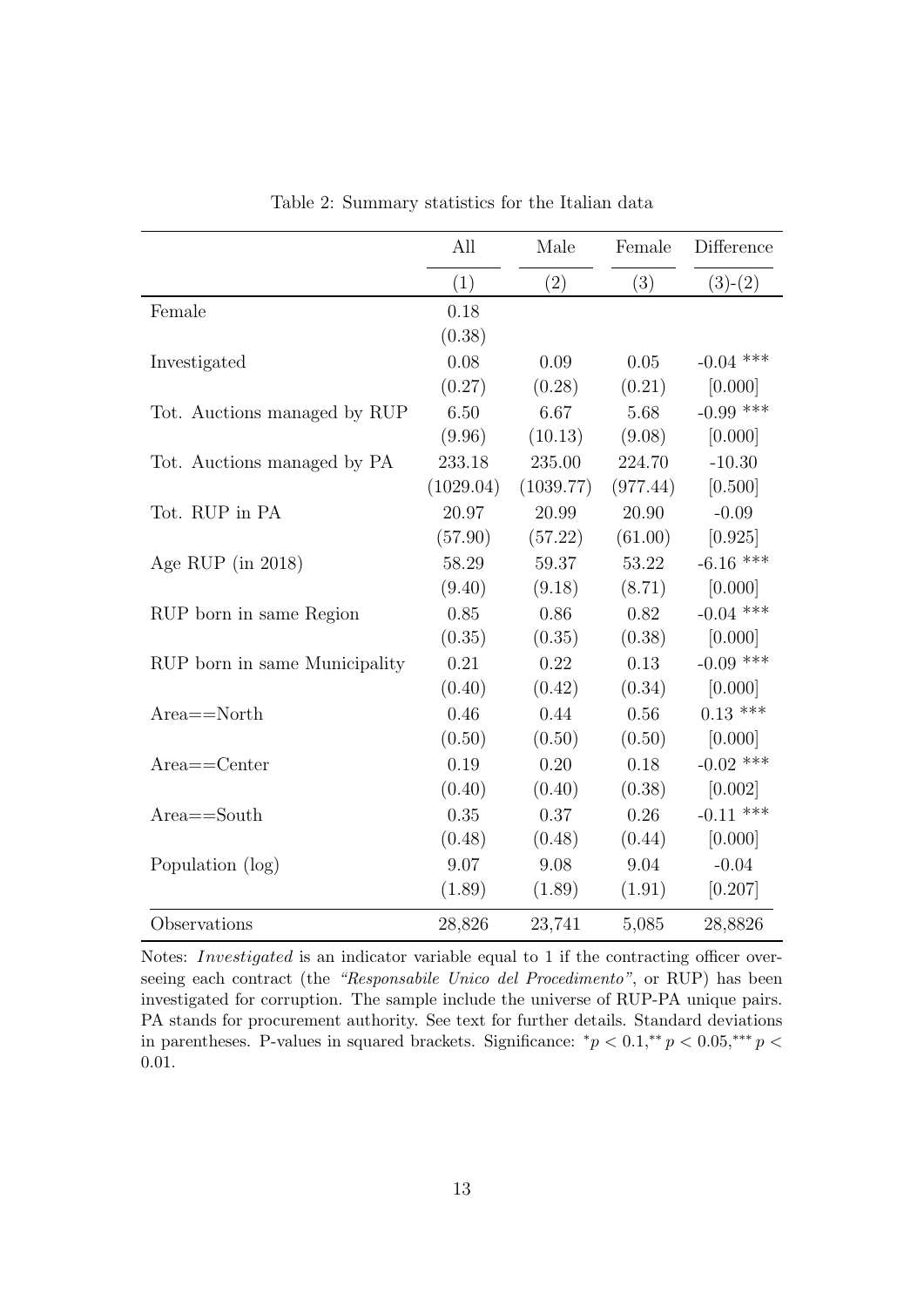|                      | Dependent variable: Investigated |                    |                               |             |             |  |
|----------------------|----------------------------------|--------------------|-------------------------------|-------------|-------------|--|
|                      |                                  | <b>Full Sample</b> | Started post $\geqslant$ 1998 |             |             |  |
|                      | (1)                              | (2)                | (3)                           | (4)         | (5)         |  |
| Female               | $-0.069***$                      | $-0.067***$        | $-0.081***$                   | $-0.095***$ | $-0.088***$ |  |
|                      | [0.0175]                         | [0.0174]           | [0.0176]                      | [0.0212]    | [0.0214]    |  |
| Doctor               |                                  |                    | $0.058*$                      | 0.052       | 0.035       |  |
|                      |                                  |                    | [0.0251]                      | [0.0275]    | [0.0267]    |  |
| Masters              |                                  |                    | $0.044**$                     | $0.045*$    | 0.033       |  |
|                      |                                  |                    | [0.0151]                      | [0.0187]    | [0.0190]    |  |
| No Degree            |                                  |                    | 0.003                         | $-0.003$    | 0.013       |  |
|                      |                                  |                    | [0.0125]                      | [0.0275]    | [0.0286]    |  |
| Age $(\log)$         |                                  |                    | $-0.202**$                    | $-0.236$    |             |  |
|                      |                                  |                    | [0.0681]                      | [0.126]     |             |  |
| Age Missing          |                                  |                    | $-0.915**$                    | $-1.070*$   |             |  |
|                      |                                  |                    | [0.302]                       | [0.538]     |             |  |
| Province FE          | No                               | Yes                | Yes                           | Yes         | Yes         |  |
| Start date cohort FE | Yes                              | Yes                | Yes                           | Yes         | Yes         |  |
| Age Cohort FE        | N <sub>o</sub>                   | No                 | N <sub>o</sub>                | No          | Yes         |  |
| Dep. Var. Mean       | 0.075                            | 0.075              | 0.075                         | 0.117       | 0.120       |  |
| Observations         | 3133                             | 3133               | 3133                          | 1878        | 1810        |  |
| Adjusted R-sq        | 0.039                            | 0.040              | 0.053                         | 0.019       | 0.021       |  |

Table 3: Probability of Chinese officials' investigation as a function of gender

Notes: The sample in columns (1)-(3) is the set of Chinese officials who held the position of prefecture mayor or party secretary during 1979-2014; in columns (4) and (5) the sample is limited to individuals who started such a position 1998 or later. The outcome in all columns is an indicator variable denoting that the official was investigated for corruption. Please see text for further details. Robust standard errors in parentheses. Significance:  $^*p < 0.1, ^{**}p < 0.05, ^{***}p < 0.01$ .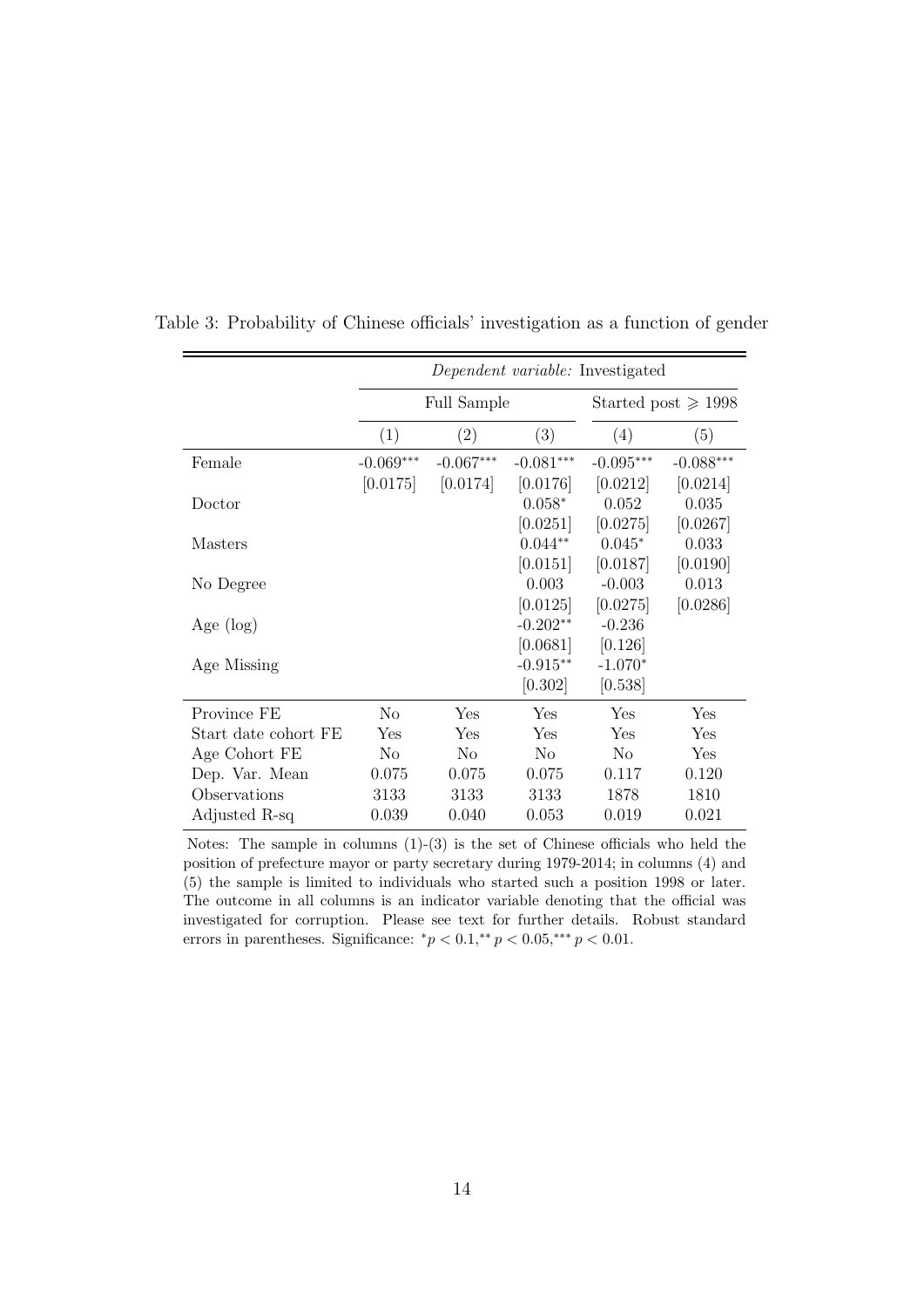|                                       | Dependent variable: Investigated |                           |                           |                           |                           |                           |
|---------------------------------------|----------------------------------|---------------------------|---------------------------|---------------------------|---------------------------|---------------------------|
|                                       | (1)                              | (2)                       | (3)                       | $\left( 4\right)$         | (5)                       | (6)                       |
| Female                                | $-0.0359***$<br>[0.00456]        | $-0.0331***$<br>[0.00463] | $-0.0272***$<br>[0.00458] | $-0.0194***$<br>[0.00523] | $-0.0195***$<br>[0.00530] | $-0.0207***$<br>[0.00650] |
| Age $(\log)$                          |                                  | $0.0311***$<br>[0.0116]   | $0.0720***$<br>[0.0118]   | $0.0836***$<br>[0.0136]   |                           | $0.0885***$<br>[0.0175]   |
| RUP born in same<br>Municipality      |                                  | 0.000661<br>[0.00440]     | $-0.0123**$<br>[0.00484]  | $-0.0163***$<br>[0.00583] | $-0.0171***$<br>[0.00585] | $-0.0161***$<br>[0.00609] |
| Tot. Auctions<br>managed by RUP (log) |                                  |                           | $0.0289***$<br>[0.00173]  | $0.0303***$<br>[0.00189]  |                           | $0.0335***$<br>[0.00246]  |
| RegionXYear FE                        | Yes                              | Yes                       | Yes                       | Yes                       | Yes                       | Yes                       |
| PA Controls                           | No                               | N <sub>o</sub>            | Yes                       | No                        | No                        | N <sub>o</sub>            |
| RUP Controls                          | No                               | Yes                       | Yes                       | Yes                       | Yes                       | Yes                       |
| PA FE                                 | No                               | N <sub>o</sub>            | No                        | Yes                       | Yes                       | Yes                       |
| Age $\&$ N.Contracts FE               | No                               | N <sub>0</sub>            | No                        | No                        | Yes                       | N <sub>0</sub>            |
| Muni only                             | N <sub>o</sub>                   | N <sub>o</sub>            | N <sub>o</sub>            | No                        | N <sub>o</sub>            | Yes                       |
| Dep. Var. Mean                        | 0.0786                           | 0.0786                    | 0.0786                    | 0.0736                    | 0.0737                    | 0.0819                    |
| Observations                          | 28828                            | 28828                     | 28828                     | 24389                     | 24381                     | 17026                     |
| Adjusted R-sq                         | 0.0533                           | 0.0552                    | 0.0761                    | 0.337                     | 0.347                     | 0.364                     |

Table 4: Probability of Italian RUP investigation as a function of gender

Notes:The dependent variable, Investigated is an indicator equal to 1 is the public official in charge of the auction (the RUP) has been investigated. The analysis is conducted on a panel of RUP-PA observations. PA Controls include a set of dummies for the type of PA (Central, Region and other local authority, Hospitals and Universities, Transportations), the total number of auctions done by the PA (in log) during the sample period, the total number of RUPs observed in the PA (in log) during the sample period, and the total number of auctions managed by the RUP (in log). Individual Controls include the age (in log), an indicator for whether the RUPwas born in the same city where she operates as RUP, and a set of dummies for the region of birth of the RUP. Robust standard errors clustered at the RUP level are in parentheses.Significance:  ${}^*p < 0.1, {}^{**}p < 0.05, {}^{***}p < 0.01.$